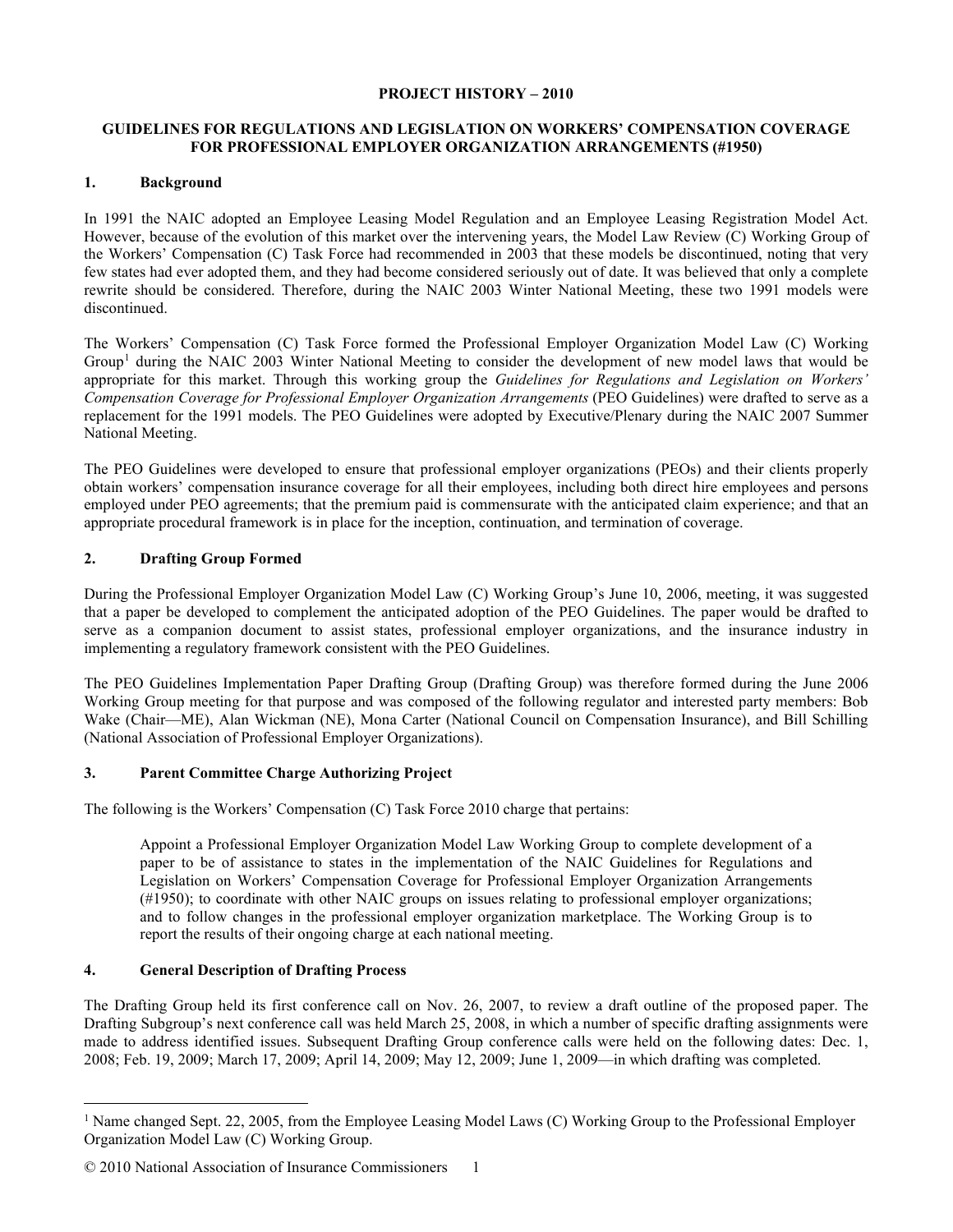The Working Group first reviewed the draft, now titled "Implementation Commentary: Guidelines for Regulations and Legislation on Workers' Compensation Coverage for Professional Employer Organization Arrangements" (Implementation Commentary) during the NAIC 2009 Fall National Meeting. The Working Group determined in a Nov. 6, 2009, conference call that the draft Implementation Commentary should be moved to the Workers' Compensation (C) Task Force during the NAIC 2009 Winter National Meeting—to receive greater exposure.

During the Dec. 6, 2009, Workers' Compensation (C) Task Force meeting the draft "Implementation Commentary" was transferred to the Task Force's purview, with comments on it requested by Feb. 24, 2010. The exposure draft, dated Sept. 22, [2](#page-1-0)009, continued to remain<sup>2</sup> on the NAIC website under Committee & Activities/White Papers during this period and the draft was also distributed for any final comments to members, interested regulators, and interested parties of the NAIC/IAIABC Joint (C) Working Group and the Professional Employer Organization Model Law (C) Working Group.

Few comments were received during the comment period expiring Feb. 24, which were reviewed and considered, but no material changes made to the draft from that of its Sept. 22, 2009, version. Therefore, the Sept. 22, 2009, version was presented for consideration of adoption to the Workers' Compensation (C) Task Force during the NAIC 2010 Spring National Meeting, at which time the Task Force adopted the draft "Implementation Commentary" without changes. The Sept. 22, 2009, draft was next presented for consideration of adoption to the Property & Casualty Insurance (C) Committee on March 28, 2009—also adopted without change. The draft next is to go before the Executive/Plenary for consideration of adoption during the NAIC 2010 Summer National Meeting.

# **5. Project Description**

The draft Implementation Commentary provides a framework for considering the PEO Guidelines and provides additional information concerning:

- $\triangleright$  The historical background of the PEO Guidelines, including an overview of PEO arrangements;
- $\triangleright$  Presents differences between the PEO Guidelines and earlier regulatory approaches;
- $\triangleright$  Discusses statutory and structural considerations for implementation; and
- $\triangleright$  Considers key issues that might be essential for successful implementation.

Each of its section titles alludes to the information found within. The section titles are the following:

- Executive Summary
- Section I: Historical Background of the Guidelines
- Section II: Some Legal Issues Relating to Implementation (existing law; key issues beyond the scope of the guidelines)
- Section III: Specific Issues Related to the Guidelines (see "Issues Identified" below)
- **Conclusion**
- Appendices (The PEO Guidelines; National Council on Compensation Insurance "Alternatives and Technical Supplement on Data Reporting")

# **6. Issues Identified**

Among issues identified which were addressed in Section III of the draft "Implementation Commentary" were the following:

- $\checkmark$  Statutory-Regulatory Framework for PEOs
- $\checkmark$  Master Policies and Client-Level Experience Rating
- Lack of Coverage, Gaps in Coverage, and Proof of Coverage
- $\checkmark$  Notice and Cancellation of Coverage for PEOs and Clients
- $\checkmark$  Policy Forms
- $\checkmark$  Data Reporting
- $\checkmark$  Exclusive Remedy
- $\checkmark$  Residual Market Issues
- $\checkmark$  Pricing
- $\checkmark$  Improper Extensions of Coverage (Piggybacking)

<span id="page-1-0"></span><sup>&</sup>lt;sup>2</sup> The Sept. 22, 2009, version of "Implementation Commentary" was originally placed on the NAIC website shortly after its drafting date.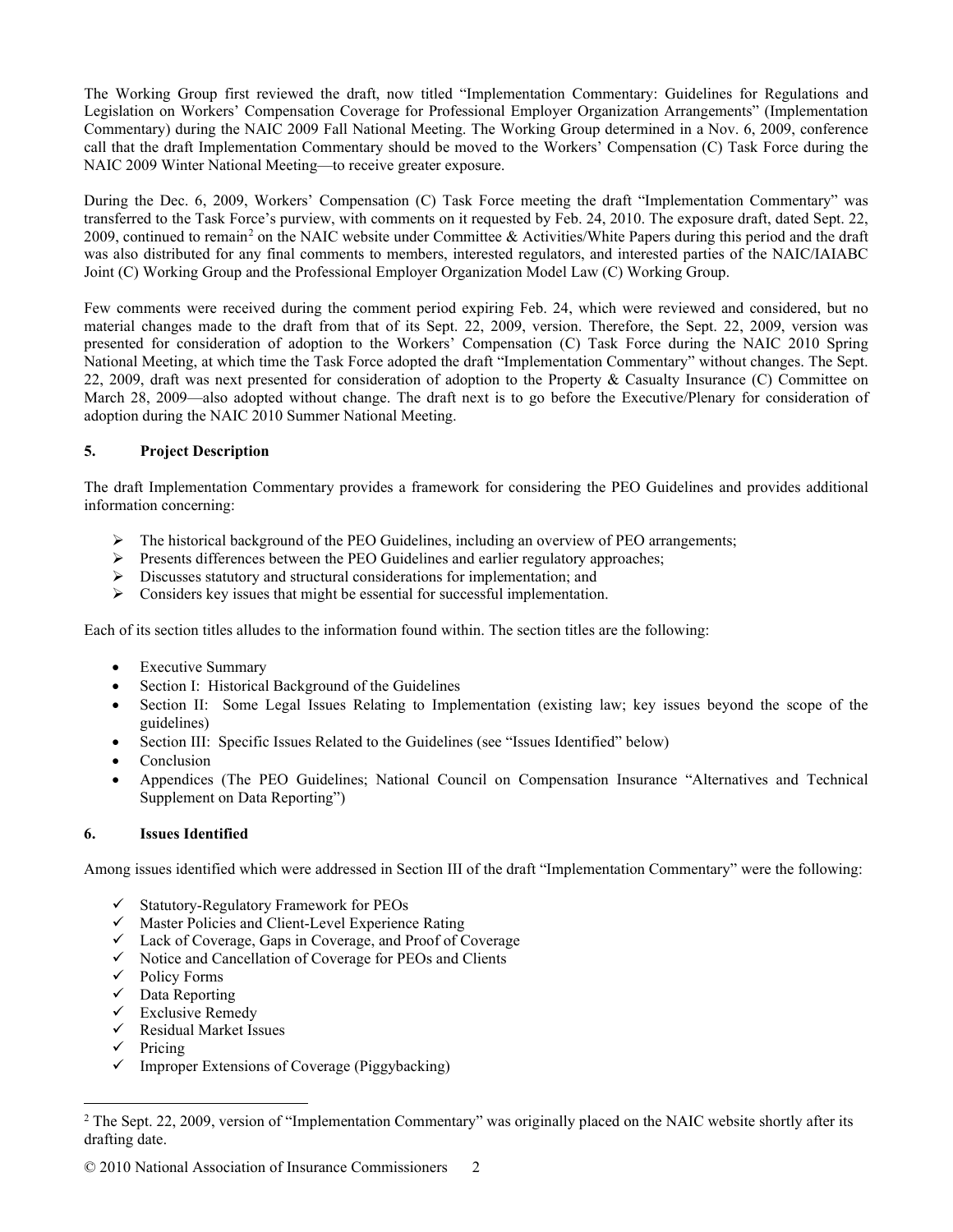- $\checkmark$  Self-Insurance
- $\checkmark$  Loss-Sensitive Coverage

# **7. Other Pertinent Information**

The PEO business model for employment services outsourcing has continued to expand nationwide. Presently, there is a broad disparity among the states as to how PEO arrangements are being regulated. The existing statutory frameworks in some states might not directly or adequately address issues related to workers' compensation, while other states are devoid of any significant statutory provisions.

The PEO Guidelines are designed to provide the states with a possible regulatory framework for addressing the most significant workers' compensation issues that have arisen to date in PEO relationships, with an emphasis on a clear allocation of the respective rights and responsibilities of PEOs, clients, and insurers. The purpose of the "Implementation Commentary" is to provide additional insight from the work group that developed, through its drafting group, the guidelines.

The "Implementation Commentary" is to be a lead document, with the PEO Guidelines included as Appendix A. In this way it is believed the PEO Guidelines will be properly introduced and that the additional information provided may prove useful for successful implementation and oversight.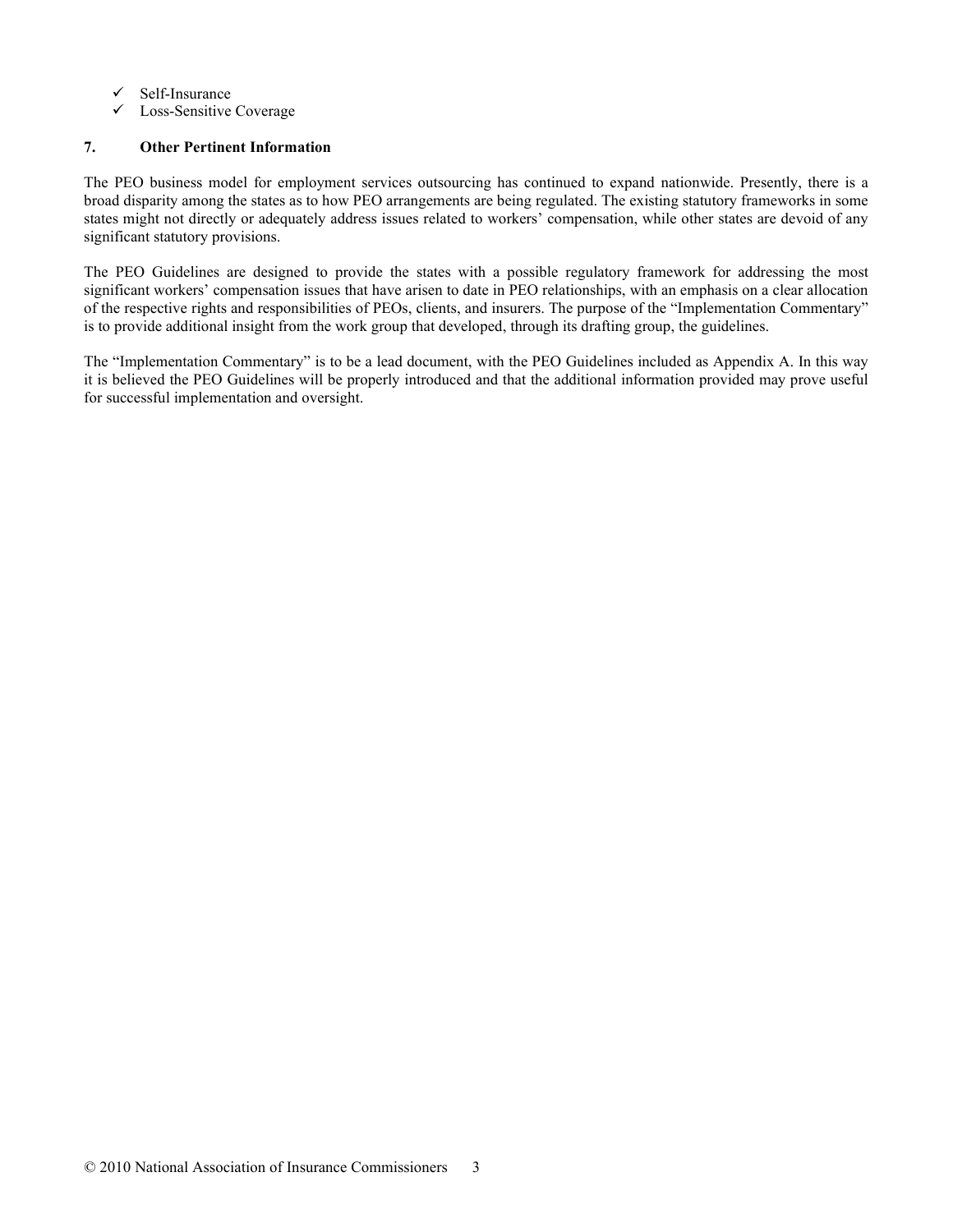#### **PROJECT HISTORY – 2007**

## **WORKERS' COMPENSATION COVERAGE FOR PROFESSIONAL EMPLOYER ORGANIZATION ARRANGEMENTS MODEL REGULATION**

## **1. Background**

In 1991 the NAIC adopted an Employee Leasing Model Regulation and an Employee Leasing Registration Model Act. However, because of the evolution of this market over the intervening years, the Model Law Review (C) Working Group of the Workers' Compensation (C) Task Force had recommended in 2003 that these models be discontinued, noting that very few states had ever adopted them, and they had become considered seriously out of date. It was believed that only a complete rewrite should be considered. During the NAIC 2003 Winter National Meeting these two 1991 models were discontinued.

# **2. Working Group Formed**

The Workers' Compensation (C) Task Force formed the Employee Leasing Model Laws (C) Working Group during the NAIC 2003 Winter National Meeting to consider the development of new model laws that would be appropriate for this market. On Sept. 22, 2005, the Workers' Compensation (C) Task Force changed the name of the Employee Leasing Model Laws (C) Working Group to the Professional Employer Organization Model Law (C) Working Group, since the term "employee leasing" was considered outdated in most states and the more contemporary term for these services was professional employer organization (PEO).

The following jurisdictions are currently members of the Professional Employer Organization Model Law (C) Working Group, chaired by Bob Wake (Maine): Arkansas, California, Connecticut, Florida, Kansas, Kentucky, Minnesota, Missouri, Nebraska, Nevada, Oklahoma, Oregon, South Carolina, Utah, West Virginia, and Wisconsin.

## **3. Parent Committee Charge Authorizing Project**

The following is the Workers' Compensation (C) Task Force 2004 charge that pertains:

Appoint an Employee Leasing Model Law Working Group to develop new employee leasing/professional employer organization model laws that address issues presented in the June 2002 NAIC "Report on Employee Leasing and Professional Employer Organizations" in addition to later credible concerns. The new model laws are to be designed to replace the previous two NAIC model laws on this subject adopted by the NAIC in 1991: Employee Leasing Model Regulation; Employee Leasing Registration Model Act. Make final recommendations for adoption of the new model laws by the NAIC 2005 Fall National Meeting. Report the results of this ongoing charge on a quarterly basis.

#### **4. General Description of Drafting Process**

The Professional Employer Organization Model Law (C) Working Group began to assess current PEO regulatory issues during its first conference call, held Feb. 10, 2004. In developing the new model regulation, the Working Group frequently referenced the "Report on Employee Leasing and Professional Employer Organizations," which was developed through the NAIC/IAIABC Joint (C) Working Group and adopted by the NAIC in June 2002.

The Report on Employee Leasing and Professional Employer Organizations dealt primarily with the ramifications of the "master policy" framework for workers' compensation insurance coverage. A master policy arrangement is typically characterized by an insurer issuing a single policy covering the employees of all of its clients (employers), including the internal employees of the master policyholder. In most states, the voluntary market allows for master policies to be written at the insurer's discretion. However, in the residual market each client is required to be insured under a separate insurance policy, referred to as a "multiple coordinated" policy arrangement. A multiple coordinated policy arrangement is characterized by having an insurer issue separate policies, with common policy administration and renewal date, to each client company. The multiple coordinated policy approach raises fewer regulatory problems, but places more administrative burden on insurers and PEOs.

The 1991 models were considered out-of-date by the Professional Employer Organization Model Law (C) Working Group primarily because of their emphasis on residual market issues with only secondarily attention to master policy concerns. The Working Group reviewed the two discontinued models for areas in need of improvement. The Working Group made the decision that the new model should pertain only to workers' compensation, rather than including other insurance lines or non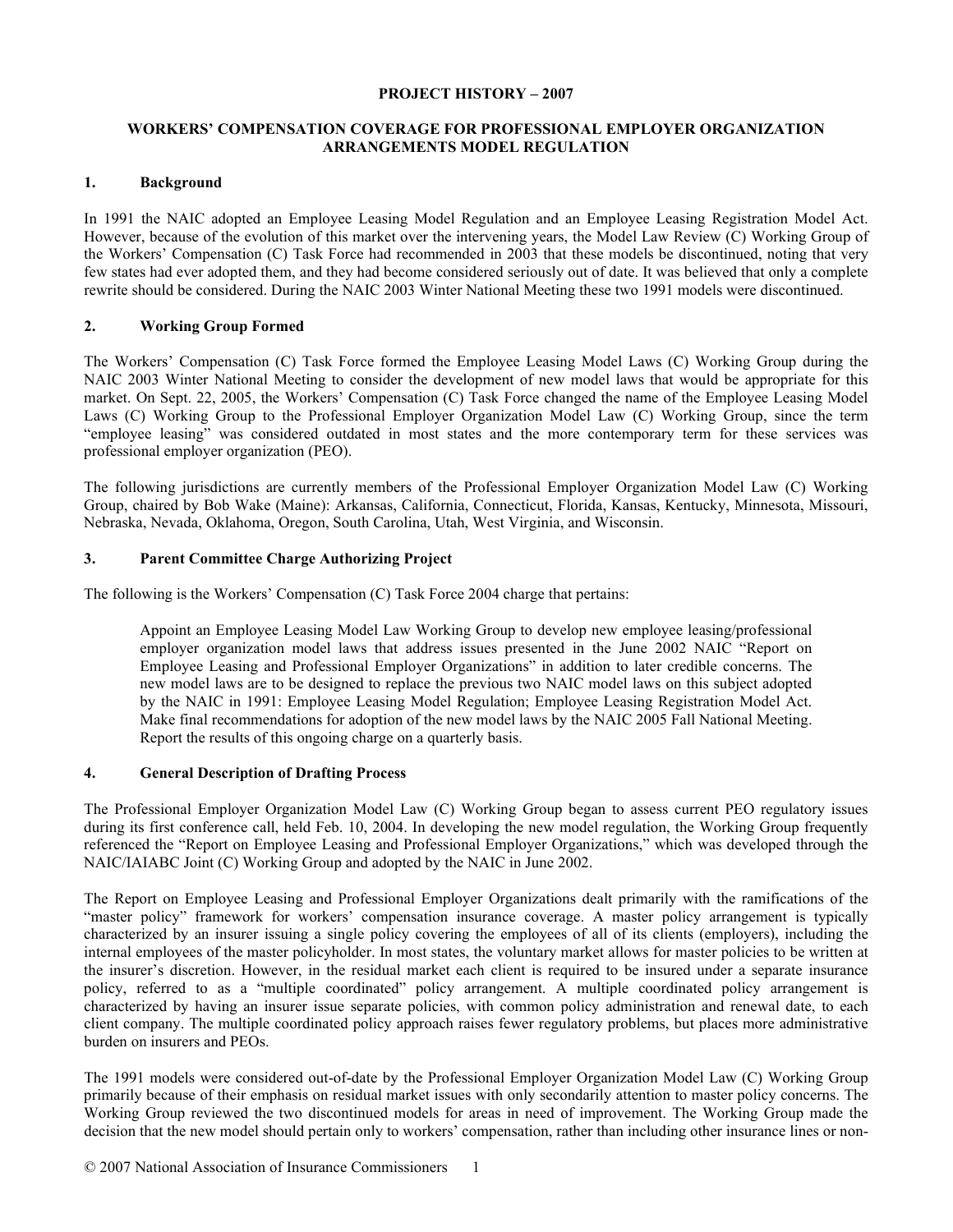insurance issues. In developing the draft model, the Working Group obtained information (e.g., charts; surveys; other organization model acts) and comments from a wide number of sources, which included most notably the following: interested insurance regulators that were not members of the Working Group; the International Association of Industrial Accident Boards & Commissions; the National Association of Professional Employer Organizations; and the National Council on Compensation Insurance (NCCI). Additionally, industry responses to PEO questions asked by the Working Group were obtained through an informal ad hoc gathering of various trade associations under the leadership of the Property Casualty Insurers Association of America.

Because of the volume of comments and the importance and complexity of the issues, the Working Group did not adopt the PEO Model Regulation, to be titled the "Workers' Compensation Coverage for Professional Employer Organization Arrangements Model Regulation," until the NAIC 2006 Winter National Meeting held in San Antonio, Texas. The draft model regulation required some significant changes from status quo in regard to how coverage is documented under master policies, how some statistics are to be reported, including those for proof-of-coverage, and how experience rating might be utilized. However, the Working Group believed that dynamic changes were needed to find a way to effectively regulate PEOs in today's marketplace, which encompasses master policies and multiple coordinated policies.

The Workers' Compensation (C) Task Force also considered the PEO Model Regulation for adoption during the NAIC 2006 Winter National Meeting but determined that more time was needed for public exposure, due to revisions to the draft shortly before its Working Group adoption. However, the Task Force and the Property and Casualty Insurance (C) Committee did adopt the March 11, 2007, draft PEO Model Regulation, without changes, during the NAIC 2007 Spring National Meeting.

## General Description of Due Process

The Working Group held 17 conference calls and/or meetings since it conducted its first conference call on Feb. 10, 2004. All conference calls and meetings were open, except for one executive session meeting held on Dec. 5, 2004. Additionally, from Feb. 20, 2004, through March 11, 2007, a dozen drafts of the PEO Model Regulation had been circulated at different times to members and interested parties for comment.

# **5. Project Description**

The draft NAIC PEO Model Regulation was developed to ensure that the following occurs:

- $\triangleright$  PEOs and their clients properly obtain workers' compensation insurance coverage.
- $\triangleright$  Premiums paid are to be commensurate with anticipated claims experience.
- Coverage would need to be obtained for all employees—including both direct hire employees and persons employed under PEO agreements.
- $\triangleright$  Appropriate procedural frameworks would be in place for the inception, continuation, and termination of coverage.

Each of its section titles alludes to the comprehensive information found within. The section titles are the following:

- Section 1: Authority and Purpose
- Section 2: Definitions
- Section 3: Insurance Coverage on PEO Co-Employees
- Section 4: Requirements for PEOs
- Section 5: Multiple Coordinated Policy Agreement
- Section 6: [Option One] Coverage in the Residual Market
- [Option Two] Coverage by the [Statutory Carrier of Last Resort]
- Section 7: Policy Issuance
- Section 8: Premium Payments
- Section 9: Verification of Classifications and Payroll
- Section 10: Policy Cancellation or Non-renewal
- Section 11: Statistical Reporting and Experience Rating
- Section 12: Interstate Coverage
- Section 13: Confidentiality
- Section 14: Remedies
- Section 15: Effective Date